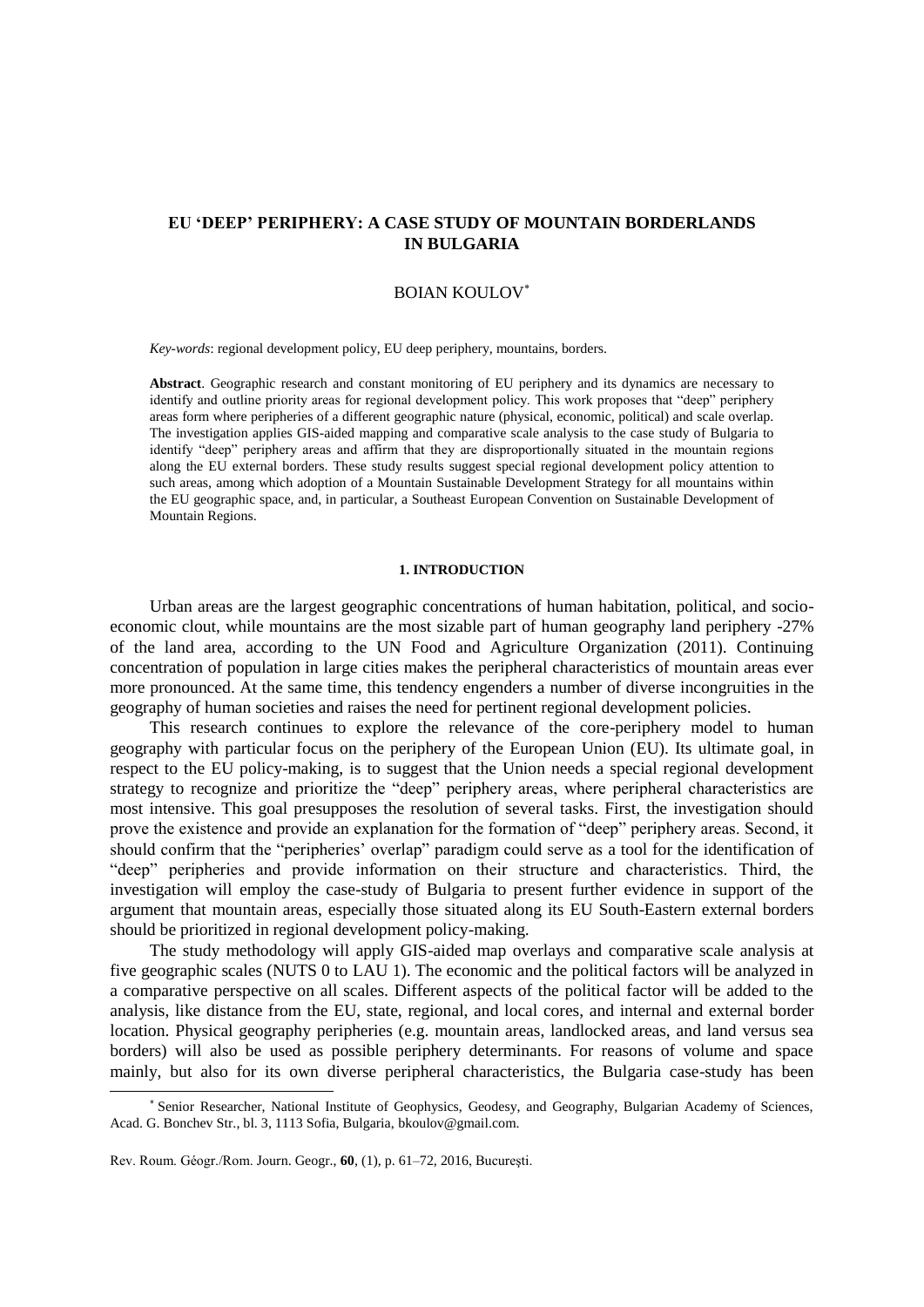selected. The "peripheries' overlap" paradigm will be used as conceptualization of the formation and structure of the "deep" periphery areas. This methodology enables better territorial targeting of development policy measures and should therefore be of significant value to the practice of regional planning.

### **2. MOUNTAINS AS "OVERLAP OF PERIPHERIES" AREAS**

Mountains, as well as a number of other specific physical geographic features, often serve as political boundaries of countries and/or their internal administrative territorial units. With the increase of altitude, many other physical and human geographic characteristics transform to render mountain areas progressively peripheral in respect to most aspects of human life (Koulov, 2013). Resources are relatively less accessible, while some features, like soil and climate, acquire qualities which make them less favorable for human use. At the same time, mountain areas are disproportionally rich in some resources, like clean water and air, water and wind energy, forests, wild animals, natural and cultural diversity, scenery and a multitude of other natural assets for recreation, tourism, and sports.

Due to altitude-induced transformations, mountain areas are generally sparsely inhabited and lack large urban areas, economic, financial and state-level political centers. Thus, only about 24% of the 194 state capital cities of the world are situated above 600 m a.s.l. In Europe, in particular, such capitals are real exceptions: Madrid altitude (582 to 667 m elevation above the sea) is very close and the very small Andorra la Vella (population 22,256), the political centre of the landlocked microstate of Andorra is located at 1,023 m (Cybriwsky, 2013).

The local population groups in mountain areas are generally more geographically and socially isolated also from one to another. Compared to the rest of the country, they are characterized by a relatively lower standard of living, higher rates of unemployment, and lower access to social services. In parallel, higher elevation areas are more environmentally vulnerable to both natural and anthropogenic hazards (Nikolova, 2001), among which depletion of resources, deforestation, biodiversity loss, poaching, landslides, and forest fires. A significant discrepancy persists between the higher needs for resource protection at global and national scale, and the socio-economic development goals of the local populations (Koulov, 2013). In such areas the economic activity is less diverse, the infrastructure less developed and more capital intensive, while people are generally more dependent on the local resources. In short, the drawbacks for human development in mountainous areas are generally more significant than the benefits, which, in concert with other factors, like border location, foster the peripheralization of such areas.

In principle, peripherality is not exclusive to mountain areas, nor should they be necessarily peripheral in respect to many human activities. However, the comparative analysis of altitude-induced transformations of the different geographic characteristics (e.g., economic, political, social, cultural, environmental) and the increasing peripheralization of mountainous areas from local to global scale leads to the conclusion that, in such areas, different peripheral characteristics often overlap each other.

Koulov (2013) terms the areas of geographic space, where peripheries of a different nature (physical, economic, political, etc.) and geographic scale coincide, "overlap of peripheries" areas. The proposition here is that: a/ "deep", a.k.a. more intensive, peripheries form in the areas where peripheries overlap, and b/ the overlap of peripheries paradigm could serve as a tool for the identification of such "deep" peripheries and provide information on their structure and magnitude. Such a tool would provide significant insights into the development status and potential of certain areas and, thus, inform and improve regional policy planning and decision-making.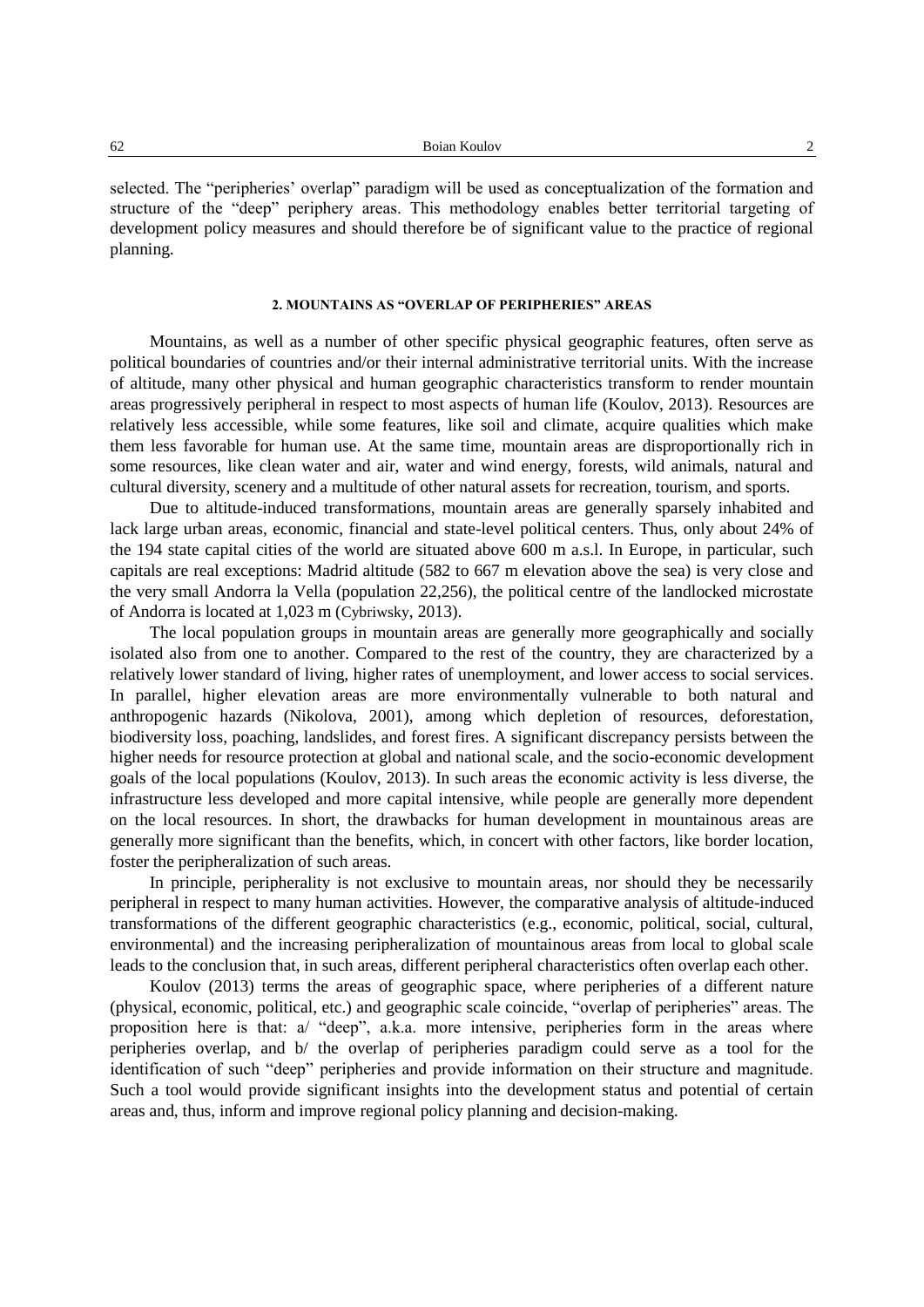### **3. EU CORE AND PERIPHERIES: A GEOGRAPHIC SCALE ANALYSIS**

The goals of this section are to identify the location and outline the scope of the current EU economic core, as well as its peripheries, and bring evidence in support of the proposition that "deep" peripheries form in the areas where peripheries overlap. For these purposes, the study applies GISaided mapping and comparative scale analysis to four geographic scales – from NUTS  $0$  to NUTS  $3$  – as defined by the 2013 Eurostat Nomenclature of Territorial Units for Statistics (Eurostat 2015, a). The description of the present economic core of the EU serves as a point of reference for the exploration of its periphery.

# **A/ EU Core**

In his studies of economic development after the Second World War, Brunet (1989) has developed the concept of a West European "backbone", divided Europe into "active" and "passive" areas, and referred to an urban corridor of industry, services, and excellent transport infrastructure (Brunet 1989). This region continues to attract the main offices of many multinational corporations and important international organizations, including EU and NATO. In 2014, over 75% of the EU population lived in urban areas (World Bank 2014) and the largest of them are still concentrated in and around the so-called European Blue Banana (2011), or European Megalopolis, a discontinuous banana-shaped corridor in Western Europe, stretching from Northwest England through Benelux and Western Germany to Northern Italy, with a population of around 111 million (Brunet 1989). Hospers (2003) calls the Blue Banana one of the world's highest concentrations of people, money and industry.

This research uses the Purchasing Power Standard (PPS), which makes possible the comparison of purchasing power per inhabitant across the regions of EU Member States that use different currencies and where price levels are different (Eurostat Regional... 2014, 120). In 2011, GDP in the EU–28 was valued at 12,712 billion euro at current market prices, which equated to an average level of 25 100 PPS per inhabitant. The comparative analysis of the 2011 data at the NUTS 0, 1, and 2 scales (Figs 1, 2, and 3) exhibits a noteworthy difference in the shape of the EU core of "rich" regions, characterized by the above EU–28 average level of 25 100 PPS per inhabitant (Credit Suisse... 2013, 17). In the last 20 years, EU core has spread somewhat towards the south to include Northern and part of Central Italy and South-Eastern France. A much more sizeable shift has taken place in the northern and north-eastern direction, where it currently comprises EU-candidate Iceland and EFTA-member Norway which can also be considered parts of the economic geography of the EU core, Southern Ireland, North-Eastern United Kingdom continues through Sweden and Southern Finland to embrace Denmark, West and South Germany, the Netherlands, Northern Belgium, Luxembourg, and Austria. Isolated parts of the core encompass also of parts of Southern United Kingdom, North-central France, and North and Central Spain, which are mostly state capital regions. EFTA-member Switzerland is also a part of the core (Fig. 3).

# **B/ EU Peripheries**

In 2014, the EU produced an estimated Gross Domestic Product (GDP) of 18.124 trillion US dollars, which represents over 20% of the world GDP in terms of Purchasing Power Parity, larger than any country (World Economic Outlook: Legacies, Clouds, Uncertainties (2014), International Monetary Fund). Besides that, in 2013, the EU owned the largest net wealth among the world countries, estimated to equal 27% of the 241 trillion US dollars global net wealth. Even on the scale of the individual EU states (NUTS 0 regions), however, very great differences exist in the GDP per capita indicators: they range from Luxembourg (US\$107,480) and Sweden (US\$59,112) to Romania (US\$9,071) and Bulgaria (US\$7,161) (Fig. 1). In terms of total net wealth per capita, the spread is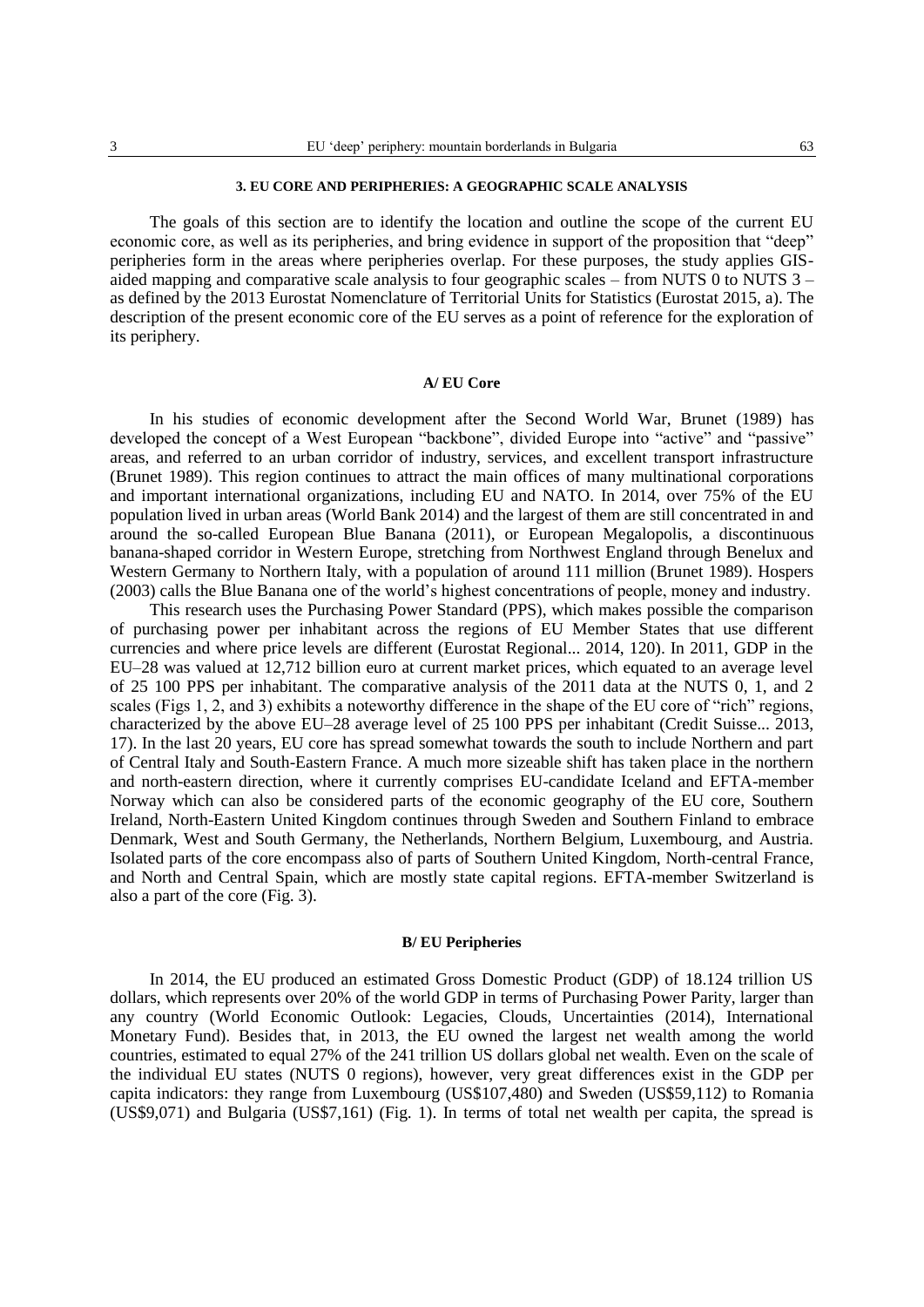significantly larger – from US\$ 241,695 (Luxembourg) and US\$232,106 (Sweden) to US\$11,191 (Romania) and US\$13,693 (Bulgaria) (Credit Suisse... 2013, 17).







Fig. 2 – Gross domestic product (GDP) per inhabitant in purchasing power standard (PPS) by NUTS 1 regions of the EU for 2011 (in percent of the EU–28 average, EU–28 = 100).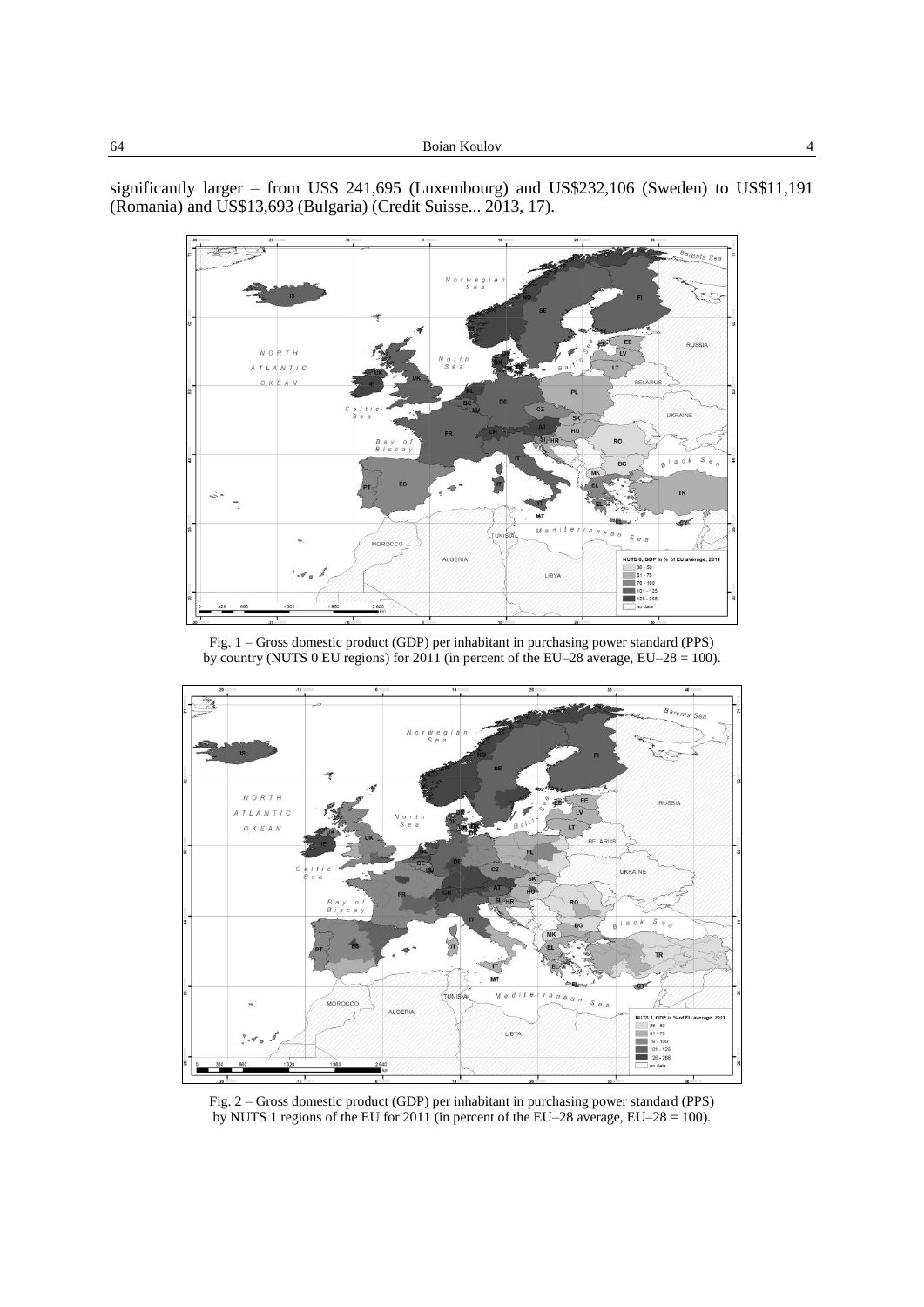

Fig. 3 – Gross domestic product (GDP) per inhabitant in purchasing power standard (PPS) by NUTS 2 regions of the EU for 2011 (in percent of the EU–28 average, EU–28 = 100).

The comparative analysis of 2011 economic data at NUTS 0 through NUTS 2 scales provides even stronger support to the observation of large disproportions in EU regional development (Figs 1 through 3). The analysis also shows that, similar to the identification of EU core, the NUTS 2 scale provides the most detailed boundaries of EU periphery. Another similarity between core and periphery is the significantly higher level of development of the capital and the highly urbanized regions. One of the reason for this phenomenon is the fact that the GDP per inhabitant levels in these regions are strongly influenced by commuter flows, which sustain much higher economic activity than that which the resident population could normally achieve (Eurostat Regional... 2014, 120). Notwithstanding the active role of demographic, economic, historical, social, and other factors, the political geographic position of the capital and highly urbanized regions invariably dominates the drivers for their formation as development "hot points".

Thus, except for the capital regions, all NUTS 2 regions in all the eleven EU-Member States of Central and Eastern Europe (Estonia, Latvia, Lithuania, Poland, the Czech Republic, Slovakia, Hungary, Slovenia, Croatia, Romania, and Bulgaria) fall into the category of below 75% of the EU–28 average level of GDP in PPS per inhabitant (Eurostat 2015 b). In the 2007–2013 planning period, the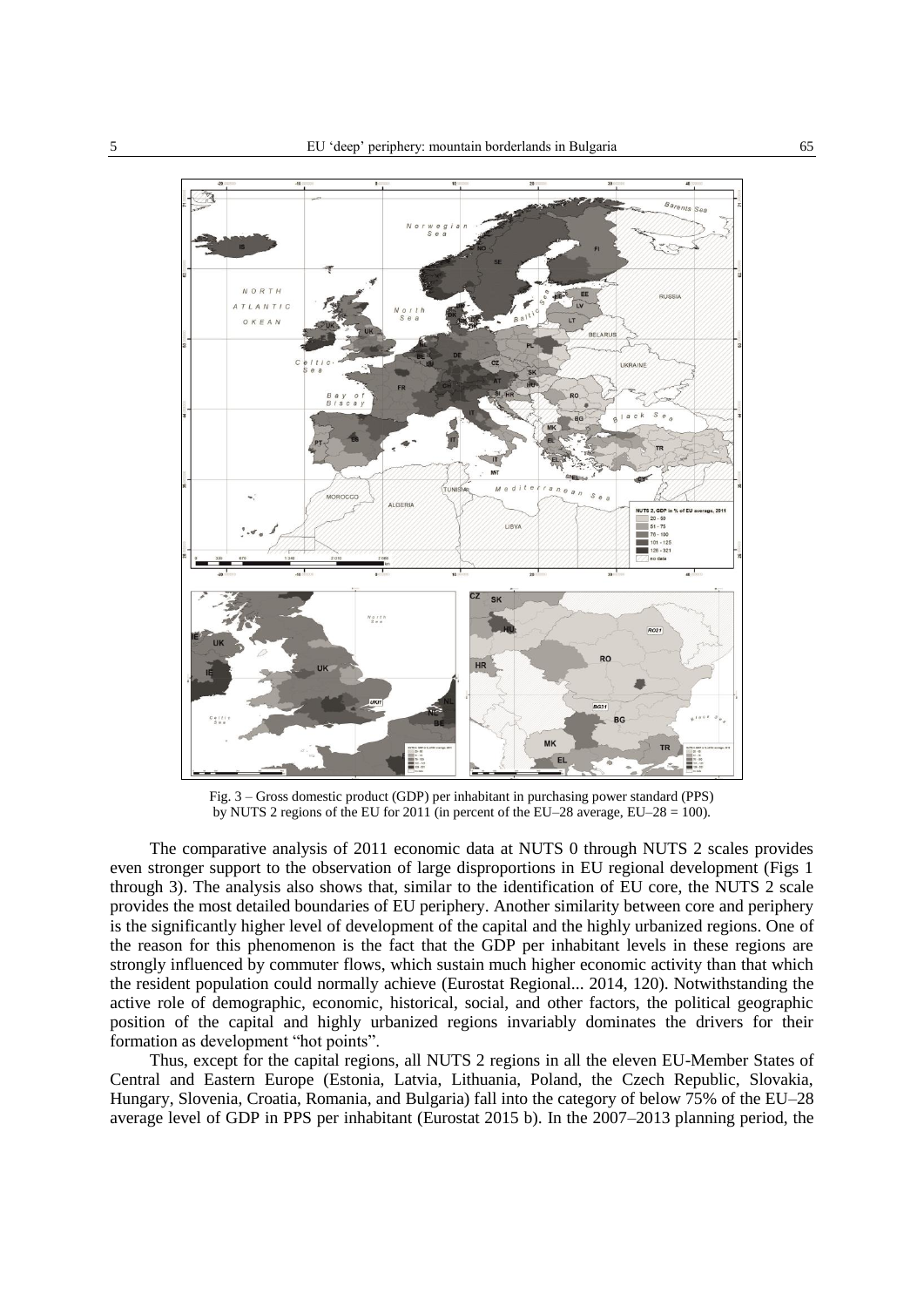EU regional development policy promoted development in the member states and regions in that category under its Convergence Objective (Regional Policy). Together with the same category regions of Southern Europe (most of Greece and Portugal, Southern Italy, and Southern Spain) and parts of Central and South-Western Britain, the Central and Eastern Europe NUTS 2 regions define the vast economic periphery of the EU, which acts as a counterpoint to the relatively "rich" EU core (Fig. 3).

The difference between the richest and poorest of the 271 EU regions at the NUTS 2 scale is larger, in comparison with the country (NUTS 0) scale. In 2011, it ranged from 29% of the EU–28 average GDP (RO21 Nord-East in Romania and BG31 Severozapaden in Bulgaria) to 321% of the average (UKI1 Inner London in the United Kingdom) (Fig. 3). At the high end, UKI1 Inner London has 80,400 PPS per inhabitant, while each of the poorest regions – BG31 Severozapaden and RO21 Nord-East – only 7 200 PPS per inhabitant (Eurostat 2015 b). The purchasing power standard per inhabitant of the richest region for the year 2011 was more than 11 times higher than that of the poorest.

A total of 76 NUTS 2 regions composed the EU periphery in 2011 (Fig. 3). A comparison of the economic and political geography information at the three NUTS scales, however, offers ample evidence that, due to peripheries' overlap, a "deep" periphery forms in the areas that are peripheral at all of the NUTS scales (Figs 1 through 3). Over a quarter (20) of the total number of EU peripheral regions record average GDP per inhabitant of less than 50% of the EU–28 average (Eurostat Regional... 2014, 122). Moreover, all of the deep periphery regions are concentrated in only four countries of Central and Eastern Europe. In addition to Hungary and Poland, particularly notable for the majority of their populations living in such conditions, are Bulgaria and Romania with over 75% of their NUTS 2 regions – the basic regions for application of regional policies – literary "falling" into that category. This special "deeper" part of the EU periphery deserves the explicit attention of the EUlevel regional development decision-makers.

# **4. EU'S "DEEP" PERIPHERY: THE CASE-STUDY OF BULGARIA**

The main task of this section is to further investigate the formation of "deep" periphery in the regions of "peripheries' overlap". For the purpose of further testing this paradigm, first, the same methods – GIS-aided mapping and comparative scale analysis – are applied at the lower – NUTS 3 and LAU 1 – territorial levels. Second, additional aspects of the political peripheries (EU's external border-areas) and a physically challenging type of periphery (mountain areas) are added as objects of the analysis. Reasons of volume and space limit this level of the investigation to the case-study of Bulgaria. The selection is based on the fact that, with the exception of its state capital region, this EU Member State has, for the seven years since its accession, invariably partaken in EU's "deep" periphery.

### **A/ Economic and Political Peripheries**

Between 2007 and 2011, Bulgaria's economic performance had consistently placed the country (NUTS 0 scale) at the bottom of the group of EU Member States in terms of purchasing power standard per inhabitant (in 2011 – 47 percent of the average EU–28 GDP). Both NUTS 1 regions of Bulgaria also belong to the periphery. In 2011, for example, they produced less than 60% of EU's average GDP (PPS) (Fig. 4). Furthermore, the regional imbalance is very significant: the region that contains the state capital produced 1.7 times larger GDP per inhabitant in current market prices than the remaining region (BG4 Yugozapadna i yuzhna tsentralna – 6,700 euro versus BG3 Severna i yugoiztochna – 3,900 euro] (Eurostat 2015 b). At that scale, the capital region (BG4 Yugozapadna i yuzhna tsentralna) is a part of EU's periphery, while the other region, belongs to the "deep" periphery category of less than 50% of the average EU–28 GDP (Fig. 4).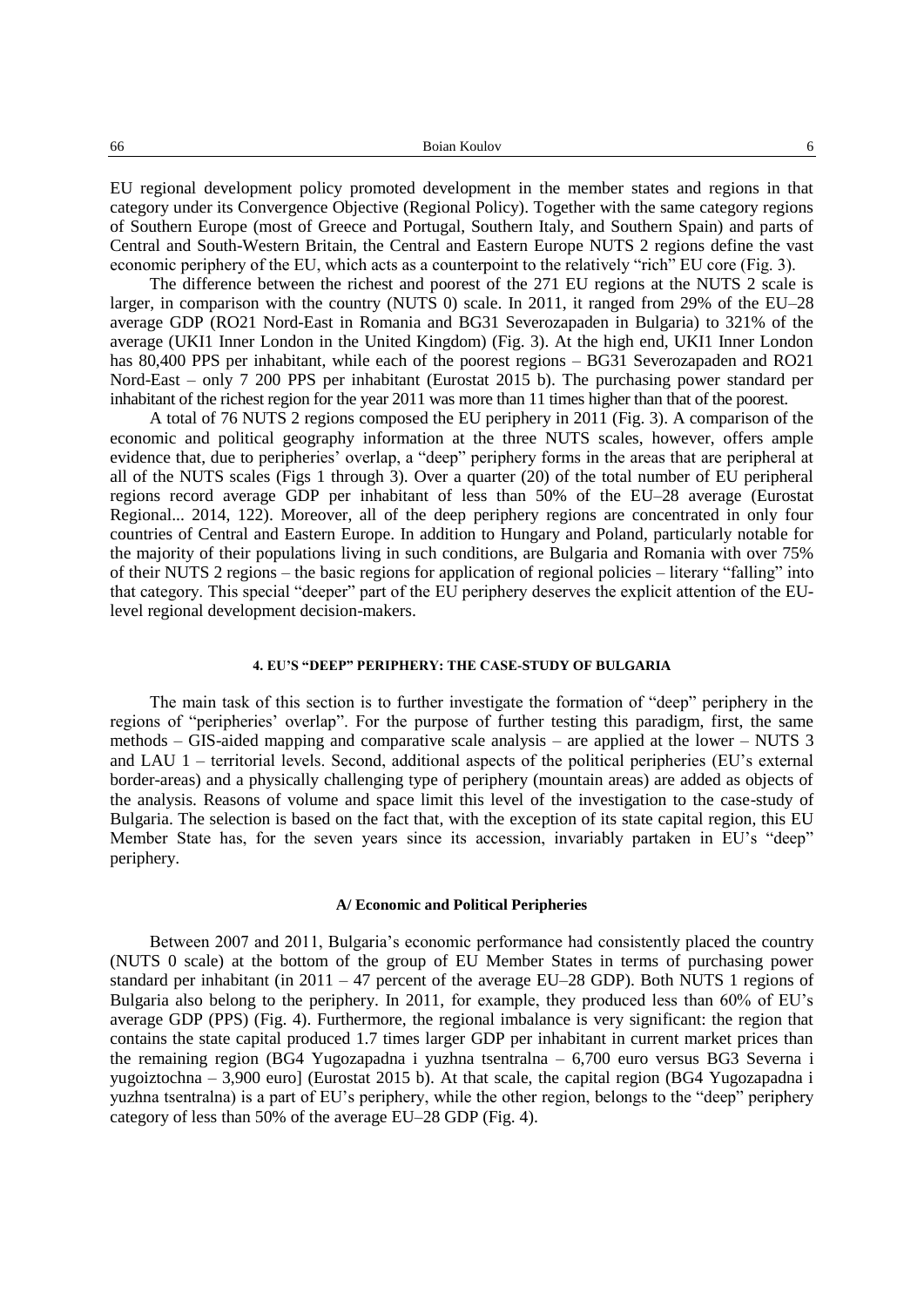At the lower NUTS 2 scale, the situation is very similar: all Bulgarian regions, except for the one that contains the capital (BG41 Yugozapaden -78%), rank significantly lower than even the deep periphery threshold – below 38% of the EU–28 average GDP (PPS). The regional imbalances substantially increase at that territorial level (Fig. 5). Compared to the "average" EU inhabitant, a person from Bulgaria's poorest NUTS 2 region (BG31 Severozapaden) had, in 2011, an almost eight times smaller purchasing power. The difference with the inhabitant of the Bulgarian capital is also quite significant – almost 4 times.



Fig. 4 – Gross domestic product (GDP) per inhabitant in purchasing power standard (PPS) by NUTS 1 regions of Bulgaria for 2011 (in percent of the EU–28 average, EU–28 = 100).



Fig. 5 – Gross domestic product (GDP) per inhabitant in purchasing power standard (PPS) by NUTS 2 regions of Bulgaria for 2011 (in percent of the EU–28 average, EU–28 = 100).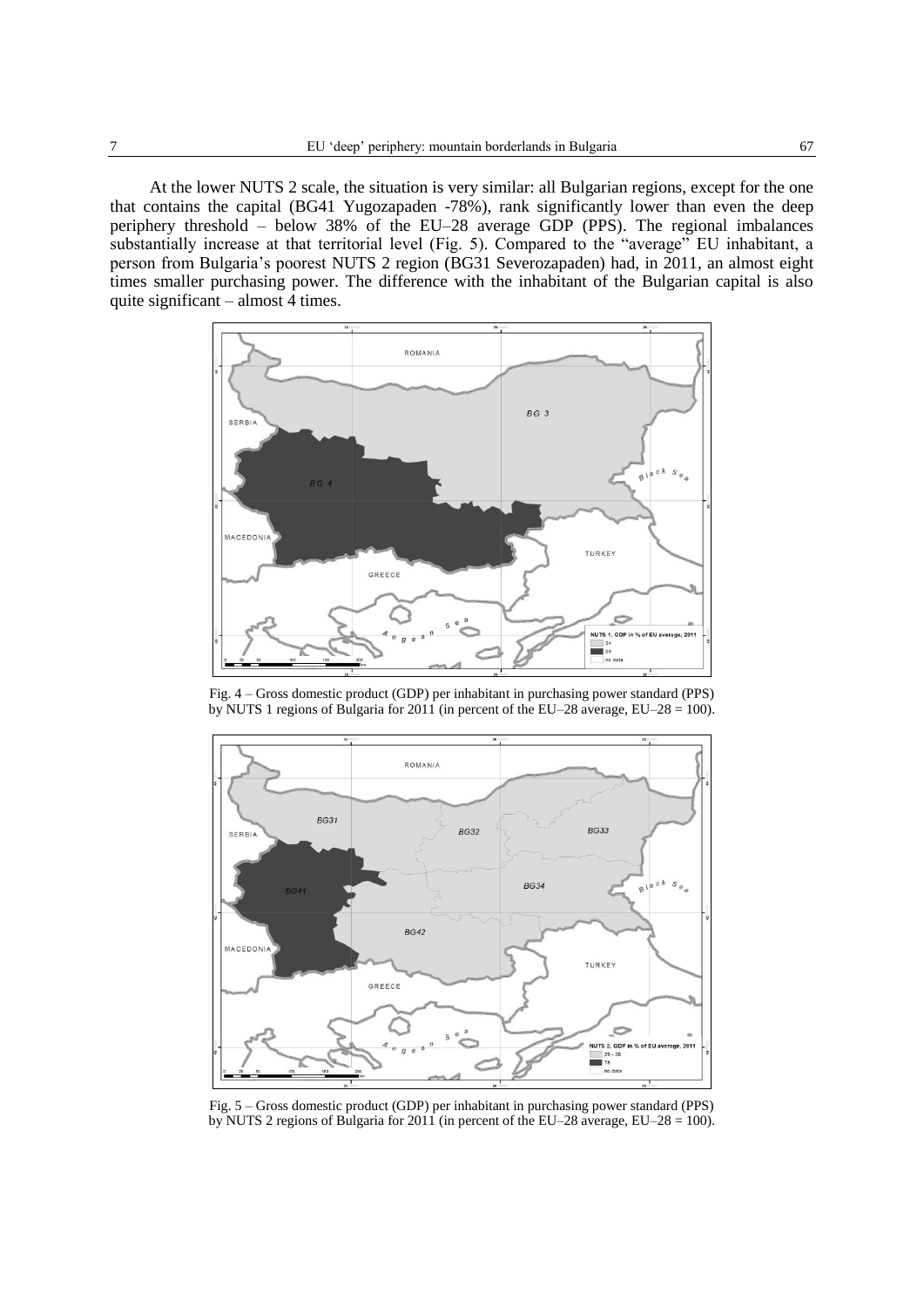At the NUTS 3 level, the regional purchasing power discrepancy between the state capital and all the other regions in Bulgaria becomes dramatic. The capital region – BG411 Sofia City – was at the very top of the economic pyramid with GDP (PPS) per inhabitant in 2011 more than twice larger than the next region – BG412 Sofia Region – which is, in fact, its own hinterland (106% versus 52% of the EU–28 average GDP per inhabitant in PPS) (Fig. 6). No other region at that territorial level reached even 50% of EU's average per inhabitant.



Fig. 6 – Gross domestic product (GDP), in purchasing power standard (PPS) per inhabitant in the border regions of Bulgaria that are also at the external boundaries of the EU, by NUTS 3 region areas above 600 m above sea level, 2011 (in percentage of the EU–28 average,  $EU-28 = 100$ ).

The remaining NUTS 3 regions form Bulgaria's own deep periphery. The economic "powerhouses" (in PPS) at that scale of "small regions for specific diagnoses" (Eurostat 2015, a) are BG331 Varna (47% of the EU–28 average GDP per inhabitant), BG344 Stara Zagora (46%), and BG 341 Burgas (42%). The number of regions in the lower category – "30 to 39% of EU's average GDP (PPS) per inhabitant in 2011 – grows to nine: BG 421 Plovdiv and BG 313 Vratsa (38% each), BG322 Gabrovo (37%), BG323 Ruse (35%), BG332 Dobrich (31%), and BG413 Blagoevgrad, BG321 Veliko Tarnovo, BG423 Pazardzhik, BG424 Smolyan (30% each). The largest number – fourteen – of regions with very close indicator values build the bottom of Bulgaria's NUTS 3 regional economic power pyramid: BG324 Razgrad and BG315 Lovech (29% each), BG414 Pernik, BG334 Targovishte, and BG333 Shumen (28% each), BG343 Yambol (27%), BG314 Pleven and BG442 Haskovo (26% each), BG312 Montana and BG415 Kyustendil (25% each), and, at the lowest level, BG311 Vidin, BG325 Silistra, BG342 Sliven, and BG425 Kardzhali (23% each).

The location analysis of the Bulgarian NUTS 3 regions from the lowest economic category [23 to 29% of EU's average GDP (PPS) per inhabitant in 2011] also confirms the veracity of the overlap of peripheries paradigm. The majority of the economically least developed regions also constitute parts of that country's political geographic periphery, while the remaining regions in this category possess common borders with them (Fig. 6).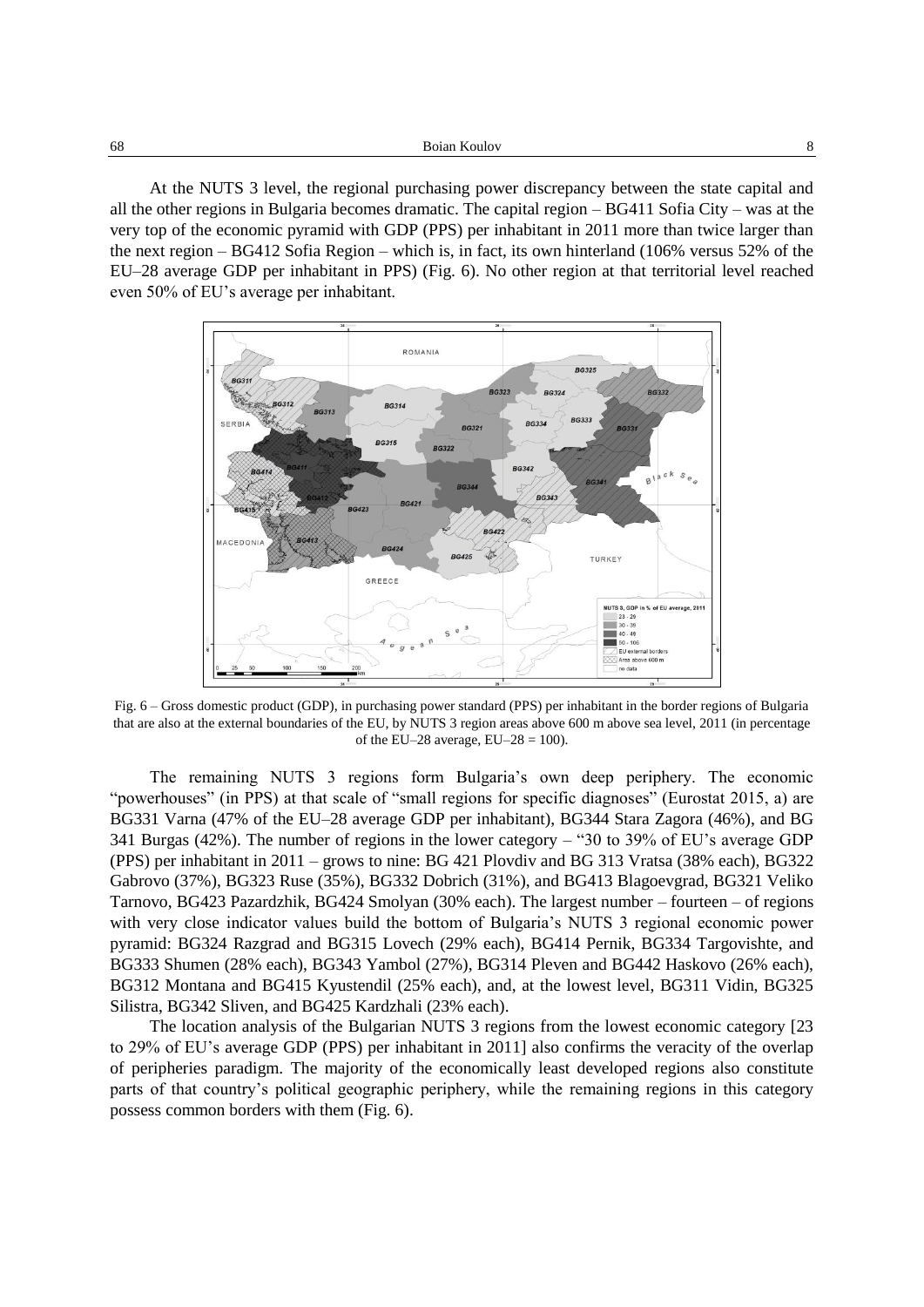# **B/ EU External Borders Peripheries in Bulgaria**

In an attempt to pinpoint and outline some of EU's "deep" periphery, i.e., the most vulnerable areas where peripheral qualities are most intensive, this research analyzes the overlap of economic and political peripheries at NUTS 3 level in the Bulgarian part of EU's external borders. The premise here is that, due to their distance from both the EU and the Bulgarian core regions, the border regions are disadvantaged and more susceptible to outside, unplanned, sometimes negative, influences. Often, such regions do not contain sizeable political centers, especially such of higher rank and key significance to the core. This section focuses on EU's external borders only and the case-study of Bulgaria offers both land and sea examples in this respect.

The Bulgarian part of EU's external border consists of two sections: A/ eastern and southeastern, along the Black Sea and the border with Turkey, and B/ western, along the boundary with Serbia and Macedonia. Five NUTS 3 regions make up the eastern and south-eastern section of EU's periphery in Bulgaria, while the western section comprises six regions of this scale. Generally, the regions with access to the sea have a relatively higher purchasing power standard per inhabitant (30 to 49% of the EU–28 average GDP per inhabitant) than the landlocked western and southern regions (23 to 27%) (Fig. 6). Next to the capital regions (BG412 City of Sofia and BG412 Sofia Region), the Black Sea proves to be the single most important geographic factor for Bulgaria's economic development, more salient even than the size of the urban population factor, for example. The opportunities offered by the coastline, in terms of transportation, tourism and other sea resourcesrelated activities, as well as the location of two NUTS 3 regional centers (BG331 Varna and BG341 Burgas), significantly augment the comparative political and economic position of the easternmost part of EU's periphery. As a result, while the three regions with sea access in the Bulgarian section (BG331 Varna, BG341 Burgas and BG322 Dobrich) still fall into the EU "deep" periphery category at this time, and their EU external border location is politically sensitive, they do not belong to the leastdeveloped periphery.

The two southern regions, situated along the border with Turkey (BG343 Yambol and BG422 Haskovo), and the regions along the western Bulgarian section of EU's border exhibit the highest regional development needs at the NUTS 3 scale in the country. In 2011, the landlocked regions along the border with Turkey and the vast majority of the western EU border regions (BG311 Vidin, BG312 Montana, BG415 Kyustendil, BG414 Pernik, and BG413 Blagoevgrad) had the lowest purchasing power standard per inhabitant in the EU (23 to 30%) and constituted the best testimony of the deepest periphery (at the NUTS 3 scale), at the EU external borders (Fig. 6). Even the relative transport geography proximity of the Istanbul Megalopolis to the two southern regions has not proved to be a notable beneficial factor so far. The quite logical exception from this group of regions is the region surrounding the state capital. In terms of purchasing power standard per inhabitant in percent of the average EU–28 GDP, BG412 Sofia Region is just above the arbitrary 50% of the average EU–28 GDP deep periphery threshold. Additional and more detailed investigation should be carried out at the lower (LAU 1 and LAU 2) local scales that should include areas in Serbia and Macedonia in order to better understand the extent of the capital city's influence in the direction of the nearest state border.

While this investigation goal is to identify the most urgent regional development priority areas, it is important to note that the comparative analysis accurately exemplifies that Bulgaria's "deep" periphery at NUTS 3 scale is not located only in the proximity of borders. Its presence in other parts of the country demonstrates that neither the influence of borders in general, nor even the external EU border necessarily feature as sole determining factors in that respect. Naturally, real life situations depend on the unique and dynamic mix of factors, which is why regular monitoring at all territorial levels is necessary to secure an accurate understanding of the real state of affairs at a particular moment in time.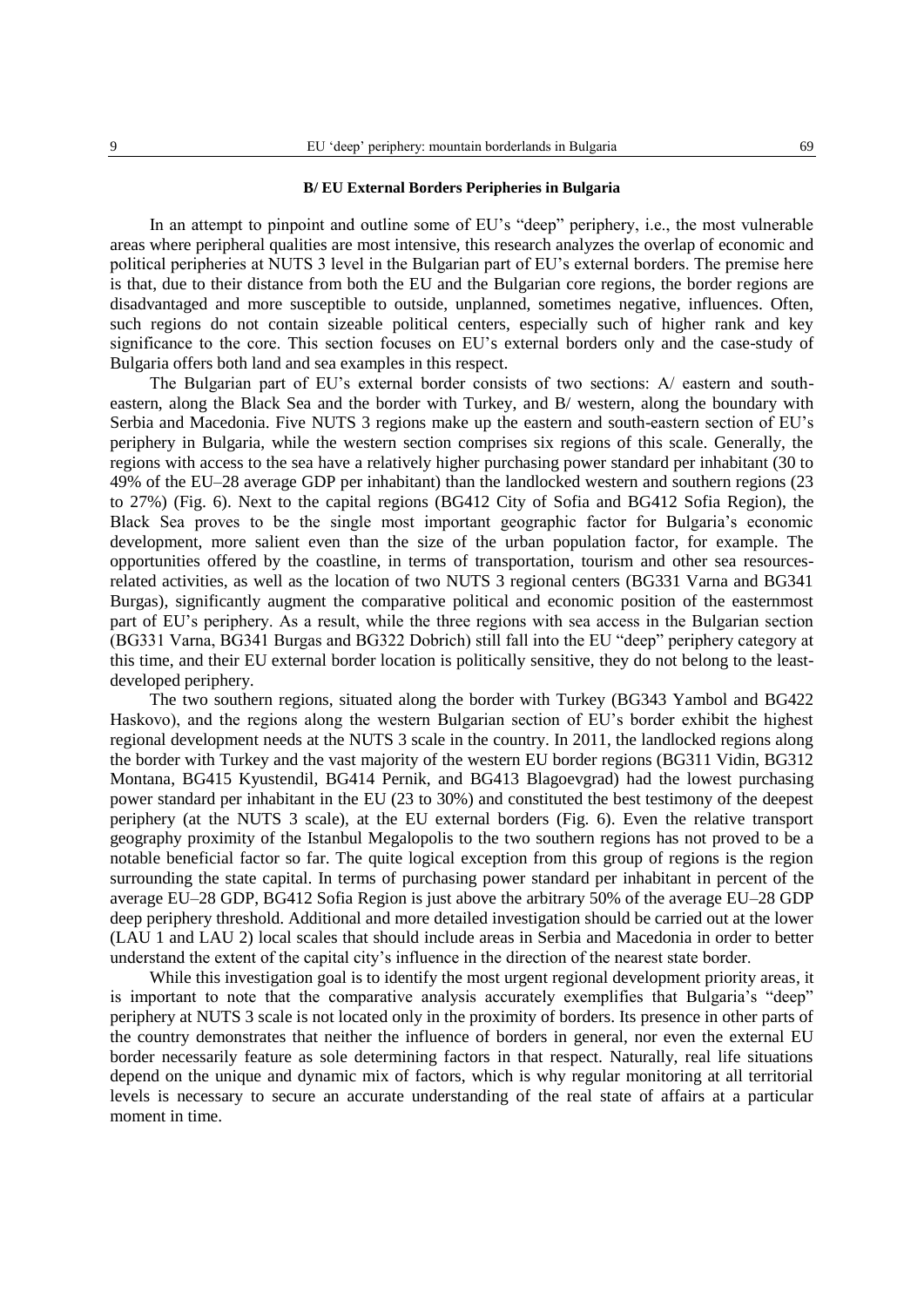# **C/ Physical Geography (Mountain) Peripheries**

Physical geographic types of periphery, and particularly mountainous areas, also plays a role in the formation of the deep periphery along the Bulgarian sections of the external EU borders at the NUTS 3 scale. To further understand the overall structure of the deep periphery, as well as to identify and describe its elements, specific to Bulgaria, this section first adds the mountainous periphery to the GIS-aided comparative analysis of the overlap of economic and political peripheries. Second, for the above reasons, this section also includes the local scale (LAU 1), which will make possible a more detailed definition of the deep periphery areas.

In their discussion of the regulatory framework of mountain areas development in Bulgaria, Koulov *et al.* (2015) point out the absence of a universally accepted definition of mountain, the differences in the world and Bulgarian scientific opinions on the height of the lowest contour of the mountain hypsometric belt, as well as the additional criteria to be used for mountain definition purposes. Since most regional development documents and many scientists in this country accept the 600 m above sea level elevation threshold, this investigation is also using it for its purposes.

The results of the GIS-supported mapping analysis show that almost all of the eastern/southeastern section of EU's external border periphery in Bulgaria is situated below the 600 m contour line. Very small sized mountain areas – under 2% of the region's territory (National Statistical Institute) – are identified in the BG341 Burgas and BG422 Haskovo NUTS 3 regions, which necessitates taking the investigation to the local (LAU 1) scale to establish the real relevance of the respective mountain areas for the purposes of this study (Fig. 6). This stipulation is of even greater importance as far as the western section of EU's external border is concerned, albeit for different reasons. In this border section, mountainous areas largely prevail (77 to 100% of their territory is above 600 m above the sea) (National Statistical Institute) in four of the six NUTS 3 regions (BG413 Blagoevgrad, BG415 Kyustendil, BG412 Sofia Region, and BG414 Pernik) (Fig. 6). In order to accurately identify and outline only the "lowest" level periphery with highest regional development needs, the study focuses only on the mountainous local (LAU 1) level territorial units, which possess border sections that coincide with the state and EU external borders.

The shape of the region that surrounds the capital (BG411 Sofia City) is another reason that supports local level research. Mountain areas in this region extend so far away from the state border line that many local units cannot really qualify as a bona fide border periphery (Fig. 6). The proximity of the capital city – the largest political and economic urban area in Bulgaria – also adds indisputable evidence in favour of the need to take such studies to the local scale. In the case of the mountain areas of the much smaller-sized (11 to 15% of the total area, National Statistical Institute) northwestern regions (BG311 Vidin and BG312 Montana), the local scale of analysis allows also the evaluation of the economic impact of their location in respect to EU's external border.

The GIS-aided comparative scale analysis identifies 20 LAU 1 regions that are located at the EU external border and contain areas higher than 600 m above the sea level. Sixteen of them (VID25 Makresh, VID01 Belogradchik, VID37 Chuprene, MON36 Chiprovtsi, MON14 Georgi Damyanovo, SFO09 Godech, SFO16 Dragoman, PER51 Tran, KNL50 Treklyano, KNL29 Kyustendil, KNL31 Nevestino, BLG03 Blagoevgrad, BLG44 Simitli, BLG28 Kresna, BLG49 Strumyani, and BLG33 Petrich) are situated along the border's western section, while four (BGS12 Malko Tarnovo, BGS06 Sredets, HKV32 Topolovgrad, and HKV28 Svilengrad) – along its south-eastern part (Fig. 7).

The south-eastern regions will not be classified as mountainous for regional development purposes, since a really small share of their territory (less than 3%) (National Statistical Institute) is located at over 600 m above sea level. As far as most of the regions along the western EU external border section are concerned, namely VID37 Chuprene, MON36 Chiprovtsi, MON14 Georgi Damyanovo, SFO09 Godech, SFO16 Dragoman, PER51 Tran, KNL50 Treklyano, KNL29 Kyustendil, KNL31 Nevestino, BLG03 Blagoevgrad, BLG44 Simitli, BLG28 Kresna, BLG49 Strumyani, and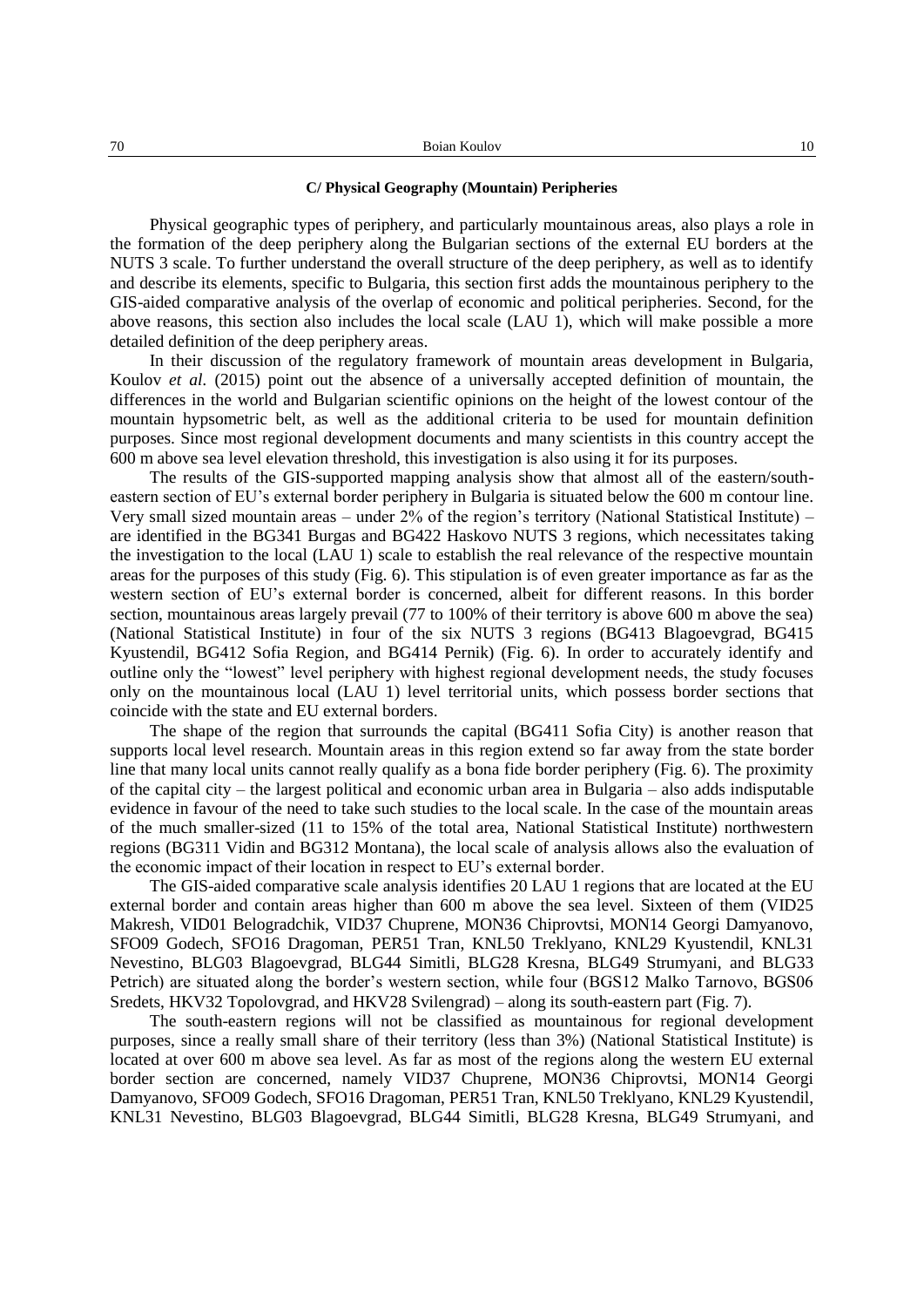BLG33 Petrich, at least 40% of their territory is situated over the 600 m above sea level threshold (National Statistical Institute) (Fig. 7). Two regions along that section – VID01 Belogradchik, VID25 Makresh – possess shares of the area with mountainous characteristics of 32% and 12% respectively, but that situation still limits access to some of their resources and increases the costs of their utilization.



Fig. 7 – Gross domestic product (GDP), in purchasing power standard (PPS) per inhabitant in the border regions of Bulgaria that are also at the external boundaries of the EU, by NUTS 3 and LAU 1 mountain regions, 2011 (in percentage of the EU– 28 average,  $EU-28 = 100$ .

The analysis results of the characteristics and structure of the peripheries' overlap areas along the western Bulgarian section of EU's external border identifies sixteen municipalities which are parts of EU's "deepest" periphery, in terms of their location, altitude, and level of economic development. Taking this analysis even further, to the LAU 2 territorial level, as well as widening its geographic scope to the rest of EU's deep periphery (e.g., Romania, Hungary, and Poland), would provide even better opportunities to assess the efficiency of the "peripheries' overlap" paradigm to support research, as well as EU and national regional development planning and decision-making. In the case of Bulgaria, the GIS-aided comparative analysis of different periphery aspects and scales proved its ability to identify and delineate deep periphery areas – regions that are in greatest need of development assistance. This approach enables better territorial targeting of development policy measures and is, therefore, of significant value to the practice of regional planning.

#### **5. CONCLUSION**

This study draws attention to the periphery of the European Union, which, during the 2007–2013 period, EU regional development policy targeted for development promotion under its Convergence Objective. This policy addressed all Member States and regions with purchasing power standard below 75% of the EU–28 average level of GDP per inhabitant on an equal basis, while the purchasing power standard in some of them figured below 50% in 2011. This investigation supports the proposition that "deep" peripheries, i.e., areas where peripheral qualities are most intensive, form in the areas where multiple peripheries of a different nature and scale overlap. Their identification should improve priority setting in EU regional policy planning and decision-making.